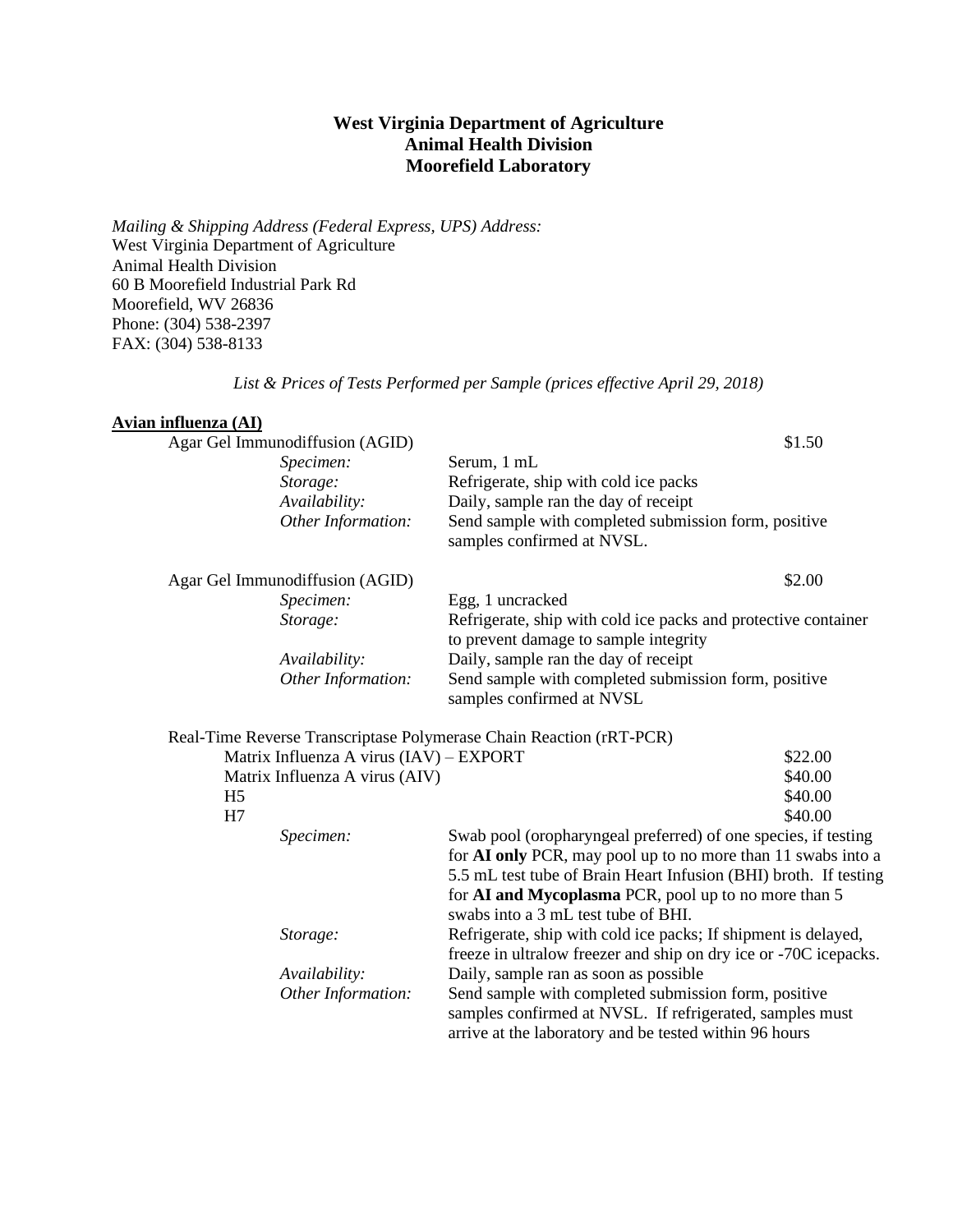# *Mycoplasma gallisepticum* **(MG)**

| Rapid Plate Agglutination (RPA)                    |                    |                                                                                                                                   | \$0.50  |
|----------------------------------------------------|--------------------|-----------------------------------------------------------------------------------------------------------------------------------|---------|
| Specimen:                                          |                    | Serum, 1 mL                                                                                                                       |         |
| Storage:                                           |                    | Refrigerate, ship with cold ice packs, do not freeze                                                                              |         |
| Availability:                                      |                    | Daily, sample ran as soon as possible                                                                                             |         |
|                                                    | Other Information: | Send sample with completed submission form, positive or<br>suspect result is confirmed with the HI test                           |         |
|                                                    |                    | Enzyme Linked Immunosorbent Assay (ELISA) - MG & MS Combination Test                                                              | \$2.00  |
| Specimen:                                          |                    | Serum, 1 mL                                                                                                                       |         |
| Storage:                                           |                    | Refrigerate, ship with cold ice packs, do not freeze                                                                              |         |
| Availability:                                      |                    | Daily, sample ran as soon as possible                                                                                             |         |
|                                                    | Other Information: | Send sample with completed submission form, positive or<br>suspect result is confirmed with the HI test                           |         |
| Hemagglutination Inhibition Confirmation Test (HI) |                    |                                                                                                                                   | \$1.30  |
| Specimen:                                          |                    | Serum, 1 mL                                                                                                                       |         |
| Storage:<br>Availability:                          |                    | Refrigerate, ship with cold ice packs, do not freeze<br>Thursday or Friday                                                        |         |
|                                                    | Other Information: | Send sample with completed submission form                                                                                        |         |
|                                                    |                    |                                                                                                                                   | \$22.00 |
| Specimen:                                          |                    | Real-Time Reverse Transcriptase Polymerase Chain Reaction (rRT-PCR)<br>Swab pool of one species, No more than 5 swabs into a 3 mL |         |
|                                                    |                    | test tube of BHI                                                                                                                  |         |
| Storage:                                           |                    | Refrigerate, ship with cold ice packs                                                                                             |         |
| Availability:                                      |                    | Daily, sample ran as soon as possible                                                                                             |         |
|                                                    | Other Information: | Send sample with completed submission form                                                                                        |         |
| <b>Mycoplasma meleagridis (MM)</b>                 |                    |                                                                                                                                   |         |
| Rapid Plate Agglutination (RPA)                    |                    |                                                                                                                                   | \$0.60  |
| Specimen:                                          |                    | Serum, 1 mL                                                                                                                       |         |
| Storage:                                           |                    | Refrigerate, ship with cold ice packs, do not freeze                                                                              |         |
| Availability:                                      |                    | Daily, sample ran as soon as possible                                                                                             |         |
|                                                    | Other Information: | Send sample with completed submission form, positive or<br>suspect result is confirmed with the HI test                           |         |
| Enzyme Linked Immunosorbent Assay (ELISA)          |                    |                                                                                                                                   | \$2.00  |
| Specimen:                                          |                    | Serum, 1 mL                                                                                                                       |         |
| Storage:                                           |                    | Refrigerate, ship with cold ice packs, do not freeze                                                                              |         |
| Availability:                                      |                    | Daily, sample ran as soon as possible                                                                                             |         |
|                                                    | Other Information: | Send sample with completed submission form, positive or<br>suspect result is confirmed with the HI test                           |         |
| Hemagglutination Inhibition Confirmation (HI) Test |                    |                                                                                                                                   | \$1.30  |
| Specimen:                                          |                    | Serum, 1 mL                                                                                                                       |         |
| Storage:                                           |                    | Refrigerate, ship with cold ice packs, do not freeze                                                                              |         |
| Availability:                                      |                    | Thursday or Friday                                                                                                                |         |
|                                                    | Other Information: | Send sample with completed submission form                                                                                        |         |
|                                                    |                    |                                                                                                                                   |         |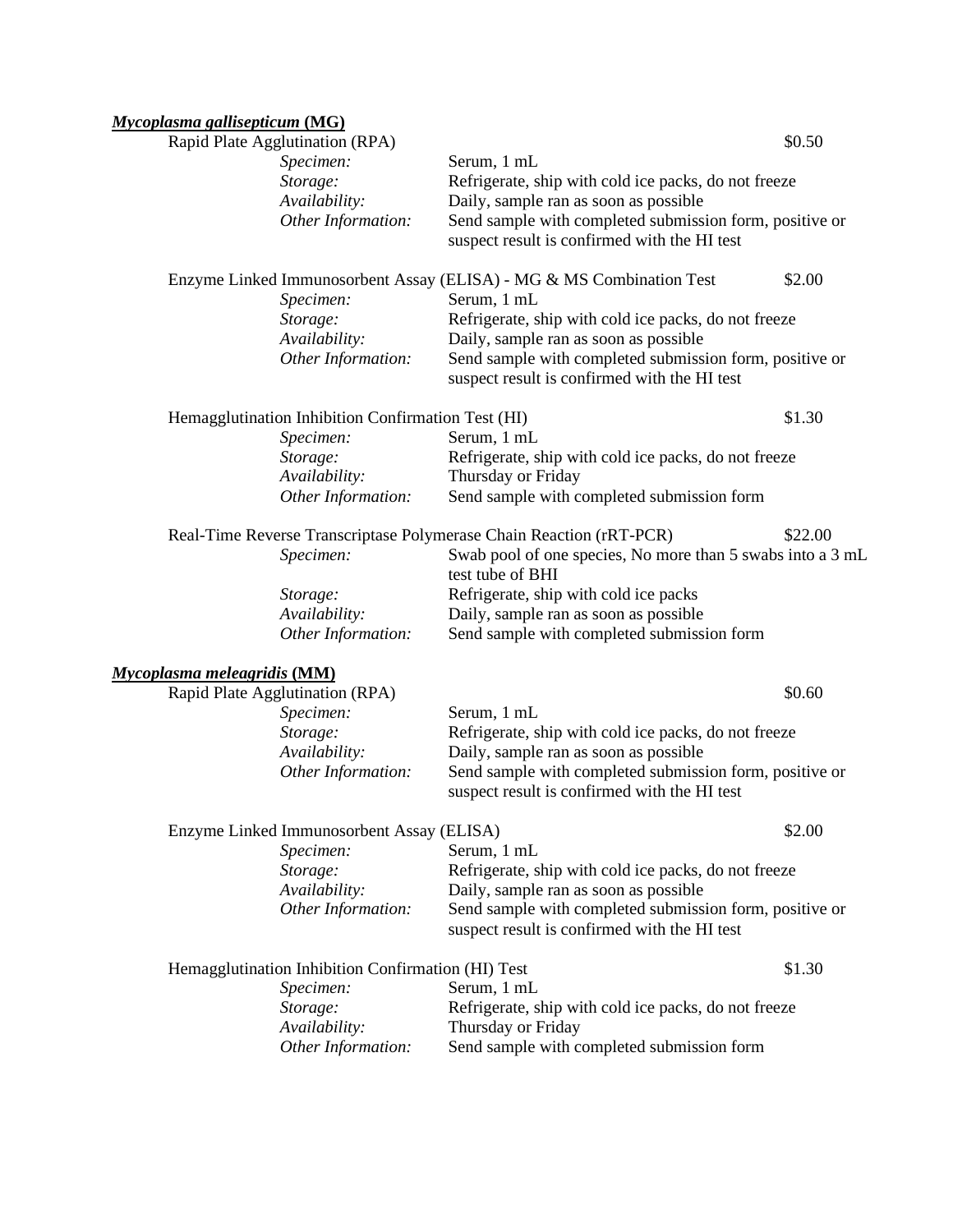## *Mycoplasma synoviae* **(MS)**

| Rapid Plate Agglutination (RPA)                                     |                                                                                                         | \$0.50  |
|---------------------------------------------------------------------|---------------------------------------------------------------------------------------------------------|---------|
| Specimen:                                                           | Serum, 1 mL                                                                                             |         |
| Storage:                                                            | Refrigerate, ship with cold ice packs, do not freeze                                                    |         |
| Availability:                                                       | Daily, sample ran as soon as possible                                                                   |         |
| Other Information:                                                  | Send sample with completed submission form, positive or                                                 |         |
|                                                                     | suspect result is confirmed with the HI test                                                            |         |
|                                                                     | Enzyme Linked Immunosorbent Assay (ELISA) - MG & MS Combination Test                                    | \$2.00  |
| Specimen:                                                           | Serum, 1 mL                                                                                             |         |
| Storage:                                                            | Refrigerate, ship with cold ice packs, do not freeze                                                    |         |
| Availability:                                                       | Daily, sample ran as soon as possible                                                                   |         |
| Other Information:                                                  | Send sample with completed submission form, positive or<br>suspect result is confirmed with the HI test |         |
| Hemagglutination Inhibition Confirmation Test (HI)                  |                                                                                                         | \$1.30  |
| Specimen:                                                           | Serum, 1 mL                                                                                             |         |
| Storage:                                                            | Refrigerate, ship with cold ice packs, do not freeze                                                    |         |
| Availability:                                                       | Thursday or Friday                                                                                      |         |
| Other Information:                                                  | Send sample with completed submission form                                                              |         |
| Real-Time Reverse Transcriptase Polymerase Chain Reaction (rRT-PCR) |                                                                                                         | \$22.00 |
| Specimen:                                                           | Swab pool of one species, No more than 5 swabs into a 3 mL<br>test tube of BHI                          |         |
| Storage:                                                            | Refrigerate, ship with cold ice packs                                                                   |         |
| Availability:                                                       | Daily, sample ran as soon as possible                                                                   |         |
| Other Information:                                                  | Send sample with completed submission form                                                              |         |
| <b>Newcastle Disease</b>                                            |                                                                                                         |         |
| Avian paramyxovirus-1 Matrix (APMV-1)                               |                                                                                                         |         |
|                                                                     | Real-Time Reverse Transcriptase Polymerase Chain Reaction (rRT-PCR)                                     | \$22.00 |
| Specimen:                                                           | Swab pool (oropharyngeal preferred) of one species, may pool                                            |         |
|                                                                     | up to no more than 11 swabs into a 5.5 mL test tube of BHI<br>broth.                                    |         |
| Storage:                                                            | Refrigerate, ship with cold ice packs; If shipment is delayed,                                          |         |
|                                                                     | freeze in ultralow freezer and ship on dry ice or -70C ice packs                                        |         |
| Availability:                                                       | Daily, sample ran as soon as possible                                                                   |         |
| Other Information:                                                  | Send sample with completed submission form, positive                                                    |         |
|                                                                     | samples confirmed at NVSL. If refrigerated, samples must                                                |         |
|                                                                     | arrive at the laboratory and be tested within 96 hours                                                  |         |
| Virulent Newcastle Disease Virus (vNDV)                             |                                                                                                         |         |
|                                                                     | Real-Time Reverse Transcriptase Polymerase Chain Reaction (rRT-PCR)                                     | \$22.00 |
| Specimen:                                                           | Swab pool of one species, may pool up to no more than 11<br>swabs into a 5.5 mL test tube of BHI broth. |         |
| Storage:                                                            | Refrigerate, ship with cold ice packs; If shipment is delayed,                                          |         |

|                    | freeze in ultralow freezer and ship on dry ice or -70C icepacks |
|--------------------|-----------------------------------------------------------------|
| Availability:      | Daily, sample ran as soon as possible                           |
| Other Information: | Send sample with completed submission form, positive            |
|                    | samples confirmed at NVSL. If refrigerated, samples must        |
|                    | arrive at the laboratory and be tested within 96 hours          |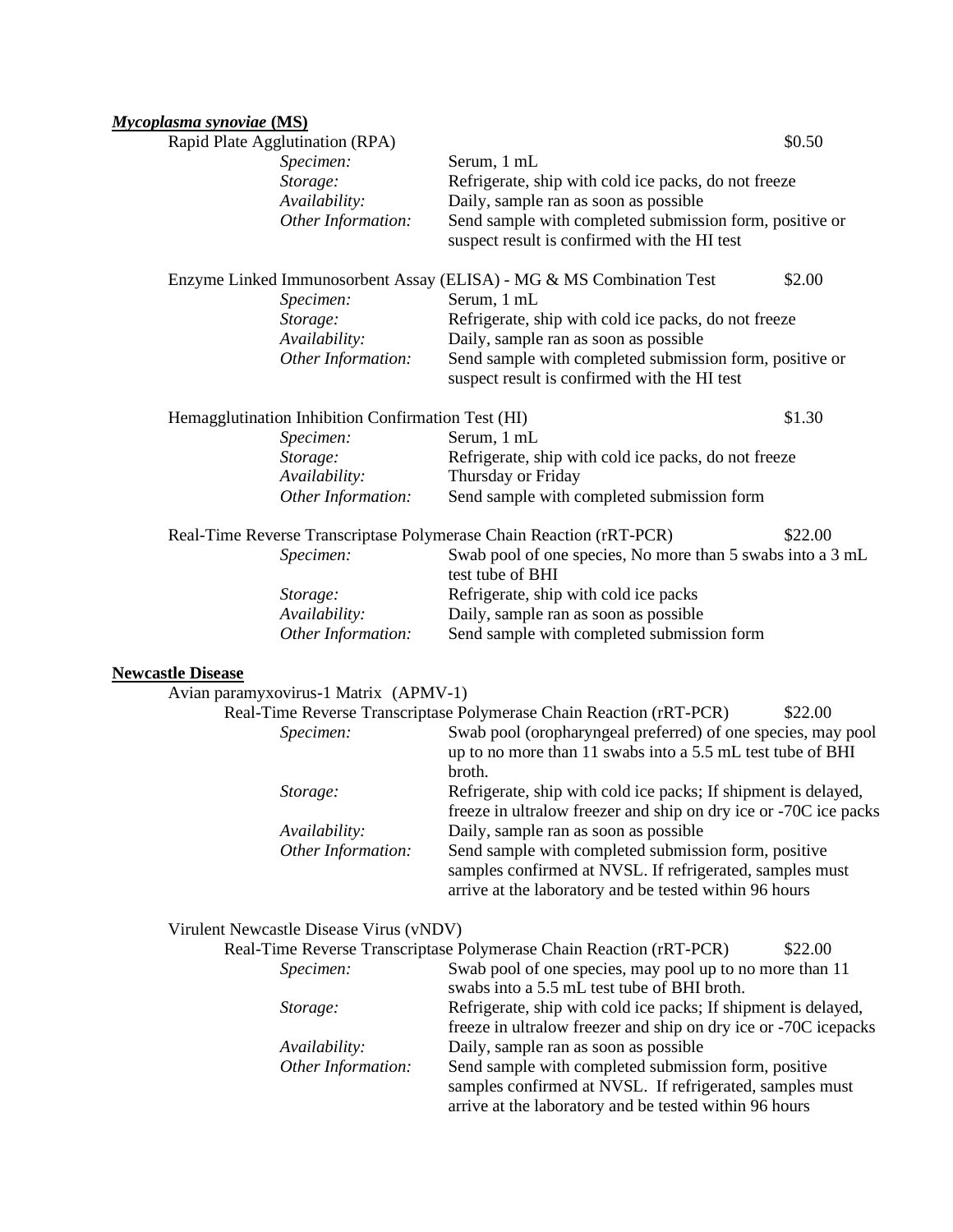### **Swine Influenza Virus (SIV)**

| $\mathbf{r}$                       |                    |                                                                                   |  |
|------------------------------------|--------------------|-----------------------------------------------------------------------------------|--|
|                                    |                    | Real-Time Reverse Transcriptase Polymerase Chain Reaction (rRT-PCR)<br>\$22.00    |  |
|                                    | Specimen:          | Swine nasal swabs in VTM (DO NOT POOL);                                           |  |
|                                    |                    | Swine lung tissue (Surveillance only)                                             |  |
|                                    |                    | Swine nasal wipes (Surveillance only)                                             |  |
|                                    | Storage:           | Refrigerate, ship with cold ice packs overnight delivery                          |  |
|                                    |                    | If shipment is delayed freeze in ultralow freezer and ship on                     |  |
|                                    |                    | dry ice or -70C icepacks                                                          |  |
|                                    | Availability:      | Daily, sample ran as soon as possible                                             |  |
|                                    | Other information: | Send sample with completed submission form, positive<br>samples confirmed at NVSL |  |
| <b>African Swine Fever (ASF)</b>   |                    |                                                                                   |  |
|                                    |                    | Real-Time Reverse Transcriptase Polymerase Chain Reaction (rRT-PCR)<br>\$22.00    |  |
|                                    | Specimen:          | <b>Live Animal:</b>                                                               |  |
|                                    |                    | Whole blood (pool up to 5 equal amounts)                                          |  |
|                                    |                    | <b>Dead Animal:</b>                                                               |  |
|                                    |                    | Tissue specimen from spleen (pool up to 5 equal amounts);                         |  |
|                                    |                    | Tissue specimen from tonsil (pool up to 5 equal amounts);                         |  |
|                                    |                    | Lymph node (gastrohepatic, and renal)                                             |  |
|                                    | Storage:           | Refrigerate, ship with cold ice packs overnight delivery                          |  |
|                                    |                    | If shipment is delayed freeze in ultralow freezer and ship on                     |  |
|                                    |                    | dry ice or -70C icepacks                                                          |  |
|                                    | Availability:      | Daily, sample ran as soon as possible                                             |  |
|                                    | Other information: | Send sample with completed submission form, positive                              |  |
|                                    |                    | samples confirmed at NVSL                                                         |  |
| <b>Classical Swine Fever (CSF)</b> |                    |                                                                                   |  |
|                                    |                    | Real-Time Reverse Transcriptase Polymerase Chain Reaction (rRT-PCR)<br>\$22.00    |  |
|                                    | Specimen:          | <b>Live Animal:</b>                                                               |  |
|                                    |                    | Whole blood (pool up to 5 equal amounts);                                         |  |
|                                    |                    | Tonsil scraping in TBTB                                                           |  |
|                                    |                    | <b>Dead Animal:</b>                                                               |  |
|                                    |                    | Tissue specimen from spleen (pool up to 5 equal amounts);                         |  |
|                                    |                    | Tissue specimen from tonsil (pool up to 5 equal amounts);                         |  |
|                                    |                    | Lymph node (mesenteric, submandibular, retropharyngeal)                           |  |
|                                    | Storage:           | Refrigerate, ship with cold ice packs overnight delivery                          |  |
|                                    |                    | If shipment is delayed freeze in ultralow freezer and ship on                     |  |
|                                    |                    | dry ice or -70C icepacks                                                          |  |

*Availability:* Daily, sample ran as soon as possible<br>*Other information:* Send sample with completed submiss

Send sample with completed submission form, positive samples confirmed at NVSL

#### **Foot and Mouth Disease (FMD)**

|                    | Real-Time Reverse Transcriptase Polymerase Chain Reaction (rRT-PCR) | \$22.00 |
|--------------------|---------------------------------------------------------------------|---------|
| Specimen:          | Vesicular tissue or swabs in TBTB media (oral or lesion)            |         |
| Storage:           | Refrigerate, ship with cold ice packs overnight delivery            |         |
|                    | If shipment is delayed freeze in ultralow freezer and ship on       |         |
|                    | dry ice or -70C icepacks                                            |         |
| Availability:      | Daily, sample ran as soon as possible                               |         |
| Other information: | Send sample with completed submission form, positive                |         |
|                    | samples confirmed at NVSL                                           |         |